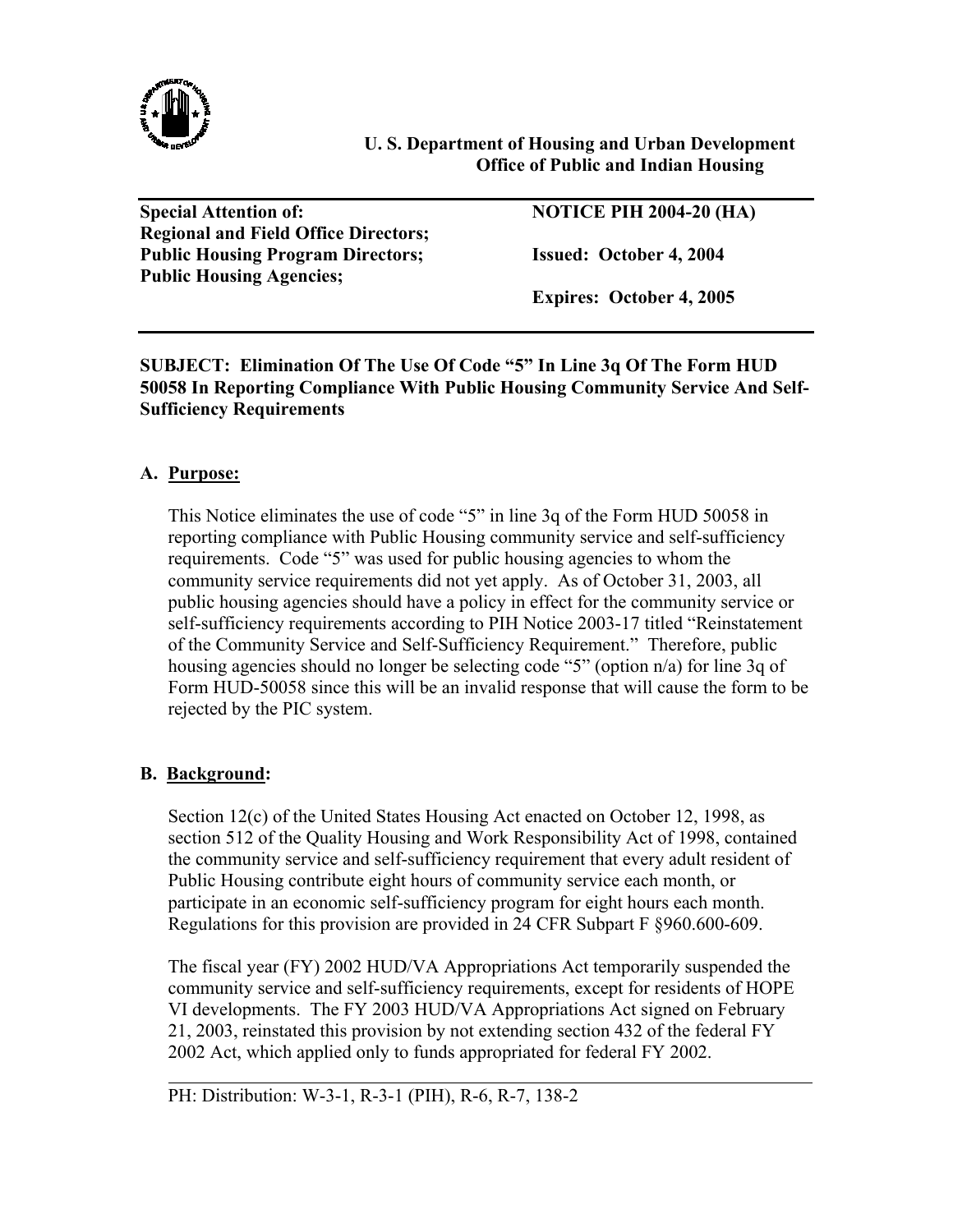Notice PIH 2003-17 (Attachment) gives guidance to public housing agencies on the reinstatement of the community service and self-sufficiency requirements with an implementation deadline of October 31, 2003, to assure that all affected residents are performing their community service or self-sufficiency requirements. Following reinstatement of the requirements, public housing agencies are to report each tenant's status in line 3q of Form 50058 records.

In the initial stages of implementing the community service or self-sufficiency requirements, public housing agencies were given a grace period in reporting a tenant's status, giving the public housing agencies the time to develop and implement a policy to administer the requirements. During this grace period, public housing agencies were allowed to use code "5" in line 3q on Form HUD-50058, meaning that the requirements for community service or self-sufficiency was *not applicable* until the community service or self-sufficiency requirements came into effect for their particular public housing agency.

Instructions for code "5" of line 3q in the Form HUD-50058 Instruction Booklet (version June 6, 2001) directs the PHA to "Use '5' until the community service requirement comes into effect for your particular PHA."

## **C. Applicability:**

This notice applies to the Public Housing programs only. By now all public housing agencies should have a policy in effect for the community service or self-sufficiency requirements and should no longer be selecting code "5" for line 3q of Form HUD-50058, therefore code "5" in line 3q of Form HUD-50058 will be eliminated as a valid response. The Form HUD-50058 Instruction Booklet (version June 28, 2004), with respect to code "5" of line 3q, now directs that "PHAs should no longer be selecting the option "n/a" since the community service requirement is now reinstated for all PHAs. After September 2004, PHA will receive a fatal error if the n/a option is used."

### **D. Implementation Deadline:**

 On September 27, 2004, the Public and Indian Housing Information Center (PIC) system will no longer accept Form 50058 records that contain a "5" in line 3q. A fatal error will be given and the Form 50058 record will be rejected and the record will not be processed.

# **E. Reference Documents:**

- Notice PIH 2003-17 (Attachment)
- 24 CFR Subpart F §960.600-609
- Occupancy Guidebook, Chapter 15